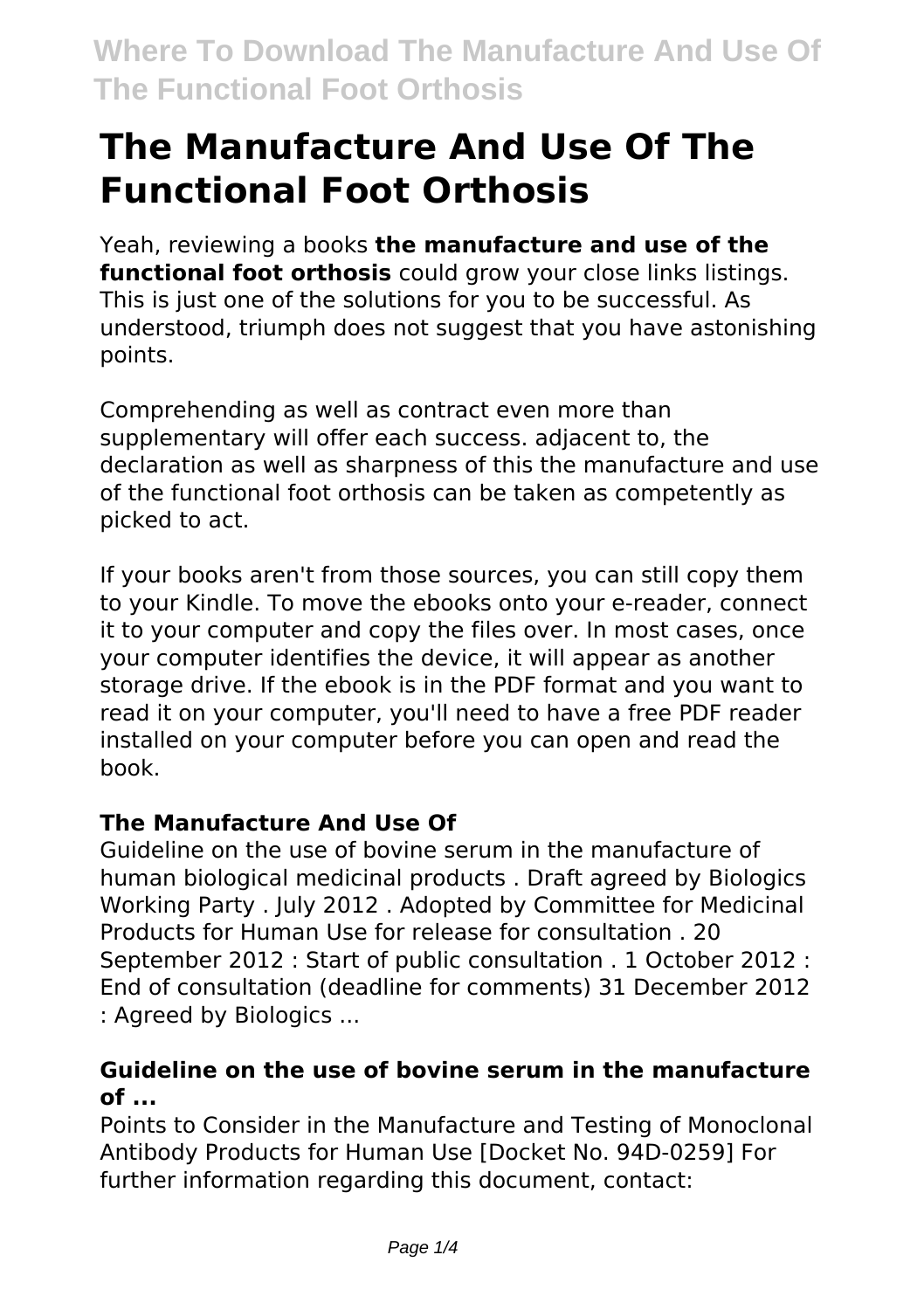# **Where To Download The Manufacture And Use Of The Functional Foot Orthosis**

### **PTC in Manufacture and Testing of Monoclonal Antibody ...**

2.2 During the manufacture of medicinal products accidental cross-contamination can result from the uncontrolled release of dust, gases, vapours, aerosols, genetic material or organisms from active substances, other starting materials, and other products beingprocessed concurrently, as well as from residues on equipment, and from operators' clothing. Due to the perceived risk, certain ...

### **GUIDELINE ON SETTING HEALTH BASED EXPOSURE LIMITS FOR USE ...**

Where you wish to use spirits in a manufacturing process, you must satisfy us that using denatured alcohol would be unsuitable or detrimental except where you wish to manufacture medical articles ...

### **Excise Notice 47: duty free spirits - use in manufacture ...**

NOTE FOR GUIDANCE ON LIMITATIONS TO THE USE OF ETHYLENE OXIDE IN THE MANUFACTURE OF MEDICINAL PRODUCTS This note for guidance deals with the use of ethylene oxide in pharmaceutical raw materials, finished products and containers. 1. TOXICOLOGICAL BACKGROUND Ethylene oxide is a substance which, due to its structure, is counted among the very reactive compounds. This reactivity also includes ...

### **Note for Guidance on Limitations to the use of Ethylene**

**...** Home | Library of Congress

### **Home | Library of Congress**

Date of Manufacture or Packing and Best Before or Use By Date. Information about dates on pre-packaged food product is a valuable source of information about the life of the packaged food product for the consumers. Date of manufacture or packing on the labels provides an information about the age of the product and from this date the consumer can assess, how old the product is ? Whereas, the ...

### **Food labelling requirements - Date of Manufacture or ...**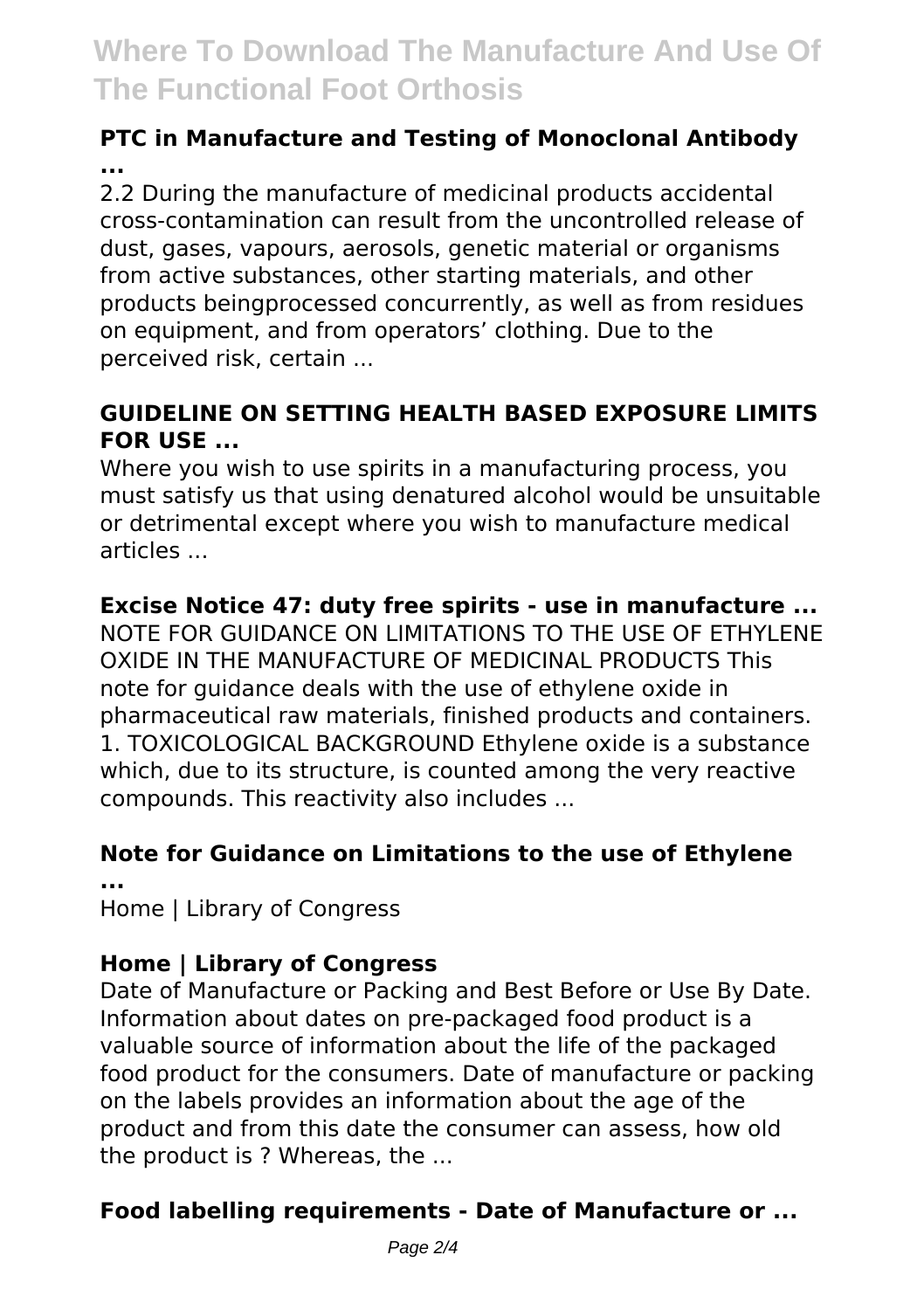## **Where To Download The Manufacture And Use Of The Functional Foot Orthosis**

Computer-aided design (CAD) and computer-aided manufacturing (CAM) have become an increasingly popular part of dentistry over the past 25 years. The technology, which is used in both the dental laboratory and the dental office, can be applied to inlays, onlays, veneers, crowns, fixed partial denture …

### **The use of CAD/CAM in dentistry - PubMed**

Use DISM PowerShell modules in previous versions of Windows. The DISM PowerShell module is included in Windows 10 and Windows Server 2016. On other supported operating systems, you can install the Windows Assessment and Deployment Kit (ADK) which includes the DISM PowerShell module. See the previous version of this topic for more information. Related topics. DISM - Deployment Image Servicing ...

### **Use DISM in Windows PowerShell | Microsoft Docs**

Use in MDMA manufacture. Safrole is listed as a Table I precursor under the United Nations Convention Against Illicit Traffic in Narcotic Drugs and Psychotropic Substances. Due to their role in the manufacture of MDMA, safrole, isosafrole, and piperonal are Category I precursors under regulation no. 273/2004 of the European Community.

#### **Safrole - Wikipedia**

For yogurt manufacture, the solids content of the milk is increased to 16% with 1-5% being fat and 11-14% being solidsnot-fat (SNF). This is accomplished either by evaporating off some of the water, or adding concentrated milk or milk powder. Increasing the solids content improves the nutritional value of the yogurt, makes it easier to produce a firmer yogurt and improves the stability of The ...

#### **How yogurt is made - manufacture, making, used ...**

This is in line with the Co-operation Agreement between PIC/S and EMA, which provides that the PIC/S and EU GMP Guides should be harmonised with the aim of keeping GMP standards equivalent, thus facilitating the exchange and use of information concerning the manufacture of medicinal products. PIC/S Annex 16 is a new annex to the PIC/S GMP Guide ...